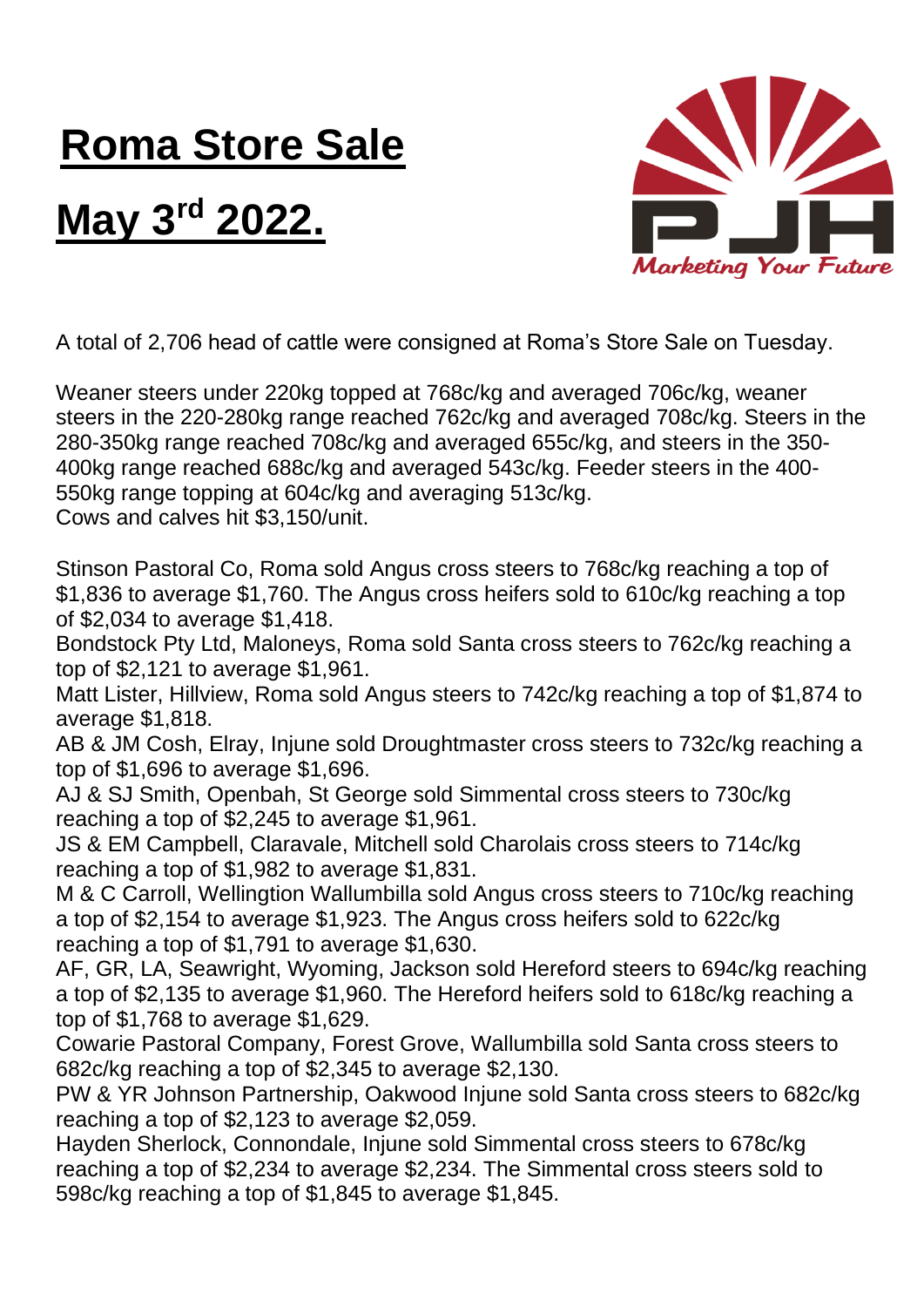KM Humphreys, The Jungle, Roma sold Santa cross steers to 636c/kg reaching a top of \$2,303 to average \$2,213.

Gallipoli Cattle Co, Gallipoli, Injune sold Charolais cross steers to 630c/kg reaching a top of \$2,159 to average \$1,817.

MT & TC Partington, Wallumbilla sold Angus cross steers to 576c/kg reaching a top of \$2,231 to average \$2,040.

Judith Henricks, Garfield, Injune sold Angus cross steers to 542c/kg reaching a top of \$2,638 to average \$2,525.

GS & CJ White, Marionvale, Surat sold Charolais cross steers to 542c/kg reaching a top of \$2,535 to average \$2,452.

DF & DM Jones, Glenlyon, Richmond sold Brahman steers to 526c/kg reaching a top of \$2,147 to average \$1,928.

RG & B Mobbs, Wallambank, Bollon sold Droughtmaster steers to 524c/kg reaching a top of \$2,253 to average \$2,230.

Heifers under 220kg topped at 650c/kg and averaged 608c/kg, while heifers in the 220-280kg range topped at 648c/kg and averaged 604c/kg. Heifers in the 280- 350kg range topped at 622c/kg, averaging 569c/kg. Heifers in the 350-450kg range topped at 614c/kg, averaging 527c/kg.

JS Grazing, Double J, Injune sold Angus heifers to 614c/kg reaching a top of \$2,525 to average \$2,344.

BD, LP, JK, BD Hornick, Junedale, Injune sold Charolais cross heifers to 614c/kg reaching a top of \$1,909 to average \$1,909.

JG & LN Kadel, Pameroo, Roma sold Angus cross heifers to 590c/kg reaching a top of \$2,294 to average \$2,055.

Cows in the 300-400kg range reached 250c/kg and averaged 211c/kg, while cows in the 400kg-500kg range reached 370c/kg and averaged 330c/kg. Cows over 500kg topped at 394c/kg, averaging 349c/kg.

Alawoona Enterprises, Alawoona, Wyandra sold Belmont red cows to 350c/kg reaching a top of \$1,786 to average \$1,591.

R & K McInnerney sold Droughtmaster cross cow and calves to \$3,000.

## *NEXT STORE SALE IS 10th MAY PJH SELL 1 st POSITION*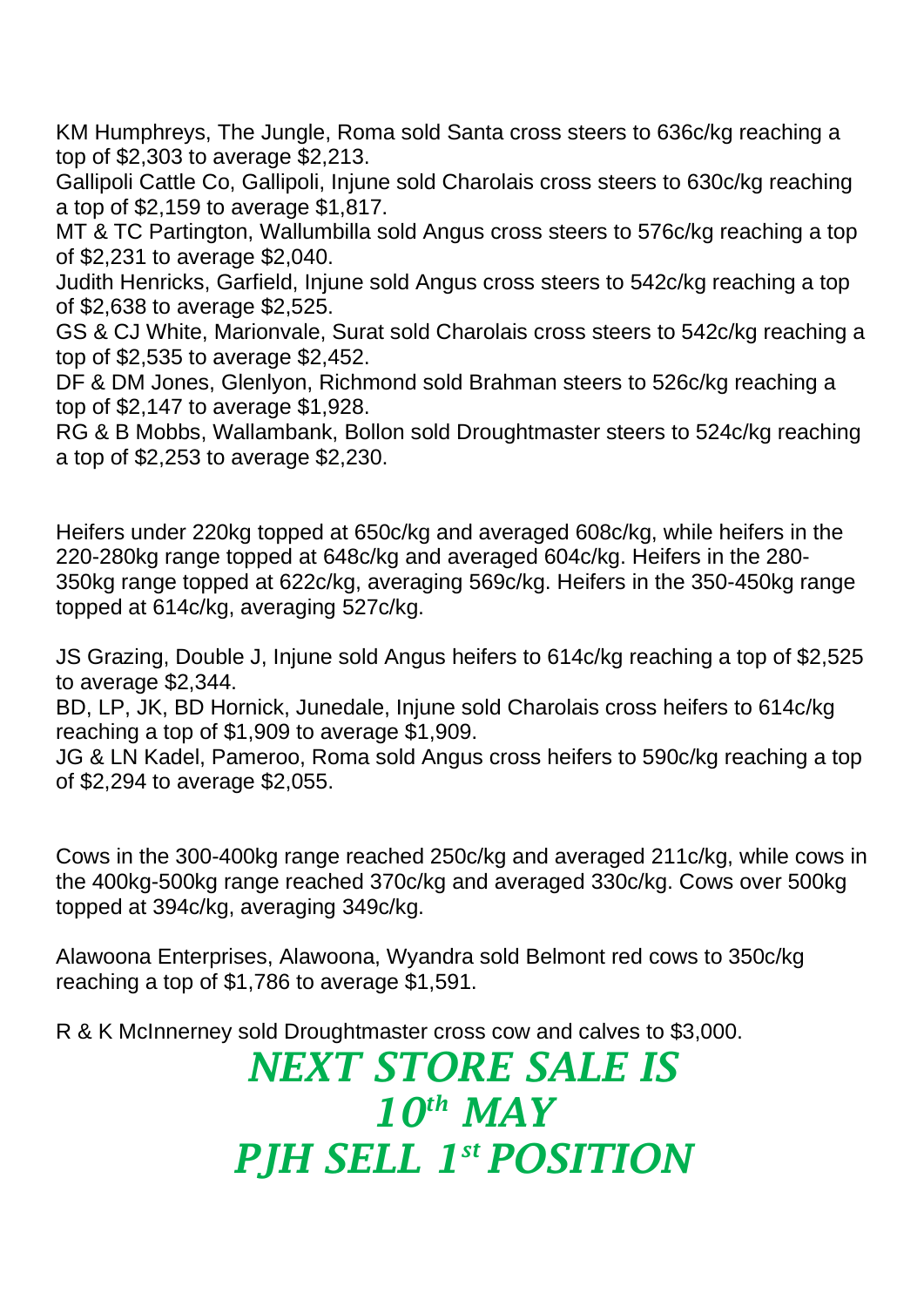## **Roma Summary Report May 3rd 2022.**



A total of 2,706 head of cattle were consigned at Roma's Store Sale on Tuesday. Weaner steers under 220kg topped at 768c/kg and averaged 706c/kg, weaner steers in the 220-280kg range reached 762c/kg and averaged 708c/kg. Steers in the 280-350kg range reached 708c/kg and averaged 655c/kg, and steers in the 350- 400kg range reached 688c/kg and averaged 543c/kg. Feeder steers in the 400- 550kg range topping at 604c/kg and averaging 513c/kg.

| <b>Description</b>      | <b>Head</b>                  | Average c/kg                 | <b>Maximum</b><br>c/kg   | Average \$/<br>head          | Maximum \$/<br>head      |
|-------------------------|------------------------------|------------------------------|--------------------------|------------------------------|--------------------------|
| <b>Steers to 220kg</b>  | 61                           | 706                          | 768                      | 1,461                        | 1,690                    |
| $220 - 280$ kg          | 377                          | 708                          | 762                      | 1,794                        | 1,982                    |
| $280 - 350$ kg          | 490                          | 655                          | 708                      | 2,071                        | 2,338                    |
| $350 - 400$ kg          | 197                          | 543                          | 688                      | 2,042                        | 2,477                    |
| $400 - 550$ kg          | 343                          | 513                          | 604                      | 2,318                        | 2,754                    |
|                         |                              |                              |                          |                              |                          |
| <b>Heifers to 220kg</b> | 40                           | 608                          | 650                      | 1,169                        | 1,365                    |
| $220 - 280$ kg          | 221                          | 604                          | 648                      | 1,535                        | 1,798                    |
| $280 - 350$ kg          | 182                          | 569                          | 622                      | 1,740                        | 2,142                    |
| $350 - 450$ kg          | 246                          | 527                          | 614                      | 2,017                        | 2,525                    |
|                         |                              |                              |                          |                              |                          |
| <b>Cows 300 - 400kg</b> | 3                            | 211                          | 250                      | 776                          | 1,000                    |
| $400 - 500$ kg          | 90                           | 330                          | 370                      | 1,568                        | 1,845                    |
| Over 500kg              | 247                          | 349                          | 394                      | 2,067                        | 2,926                    |
|                         |                              |                              |                          |                              |                          |
| <b>Bulls to 400kg</b>   | 74                           | 534                          | 676                      | 1,289                        | 1,453                    |
| $400 - 600$ kg          | 22                           | 358                          | 430                      | 1,668                        | 2,018                    |
| Over 600kg              | 26                           | 347                          | 378                      | 2,778                        | 3,555                    |
|                         |                              |                              |                          |                              |                          |
| <b>PTIC Heifers</b>     | $\overline{\phantom{a}}$     | $\qquad \qquad \blacksquare$ | $\overline{\phantom{0}}$ | $\qquad \qquad \blacksquare$ | $\overline{\phantom{0}}$ |
| <b>PTIC Cows</b>        | $\qquad \qquad \blacksquare$ |                              |                          |                              |                          |
|                         |                              |                              |                          |                              |                          |